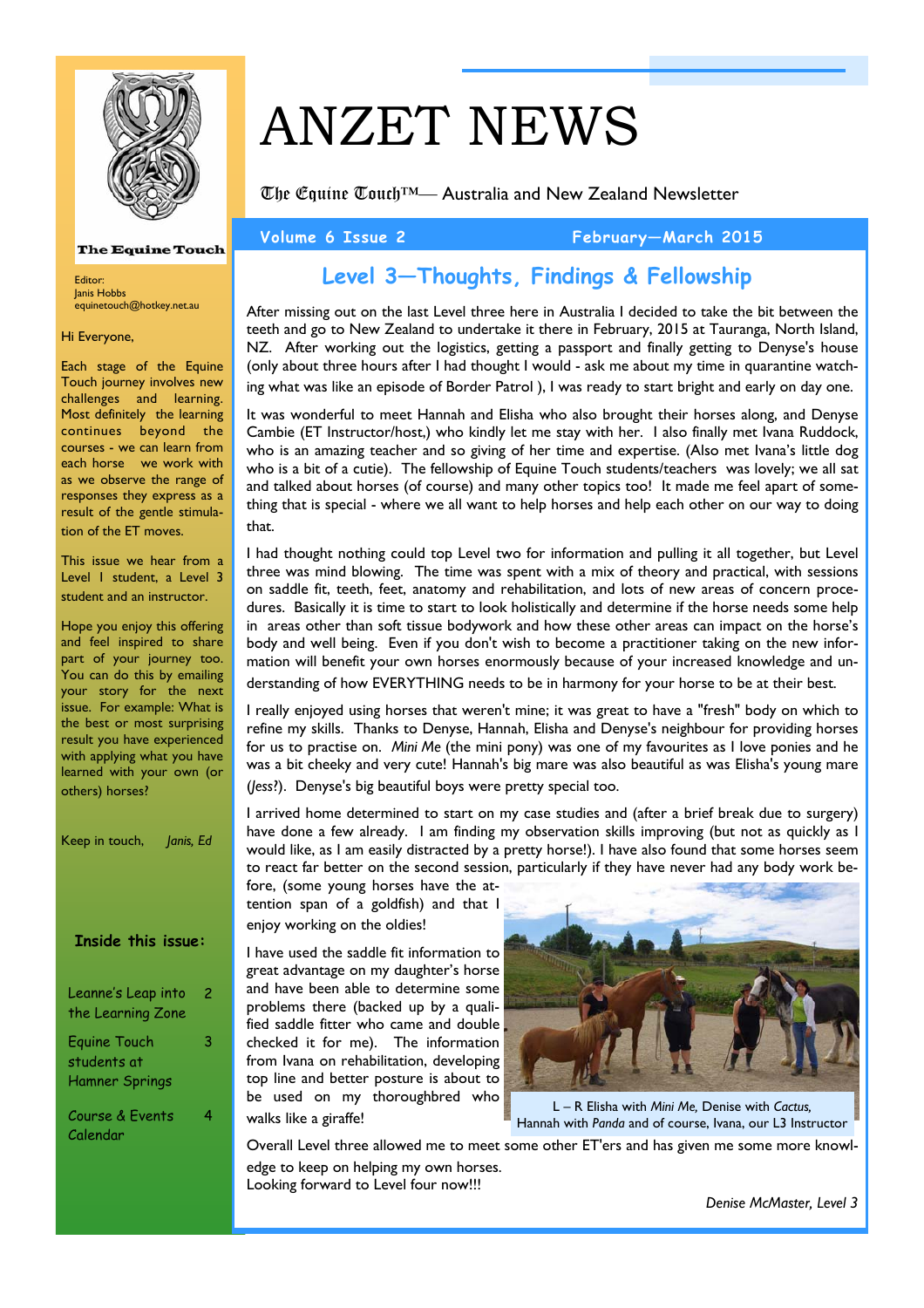# **Page 2 The Equine Touch™— Australia and New Zealand Newsletter**

# **Course Report Campania, ET's "home" in southern Tasmania Level 1 ET 6-8 March & Level 2 7-9 March, 2015 Ins: Janis Hobbs**

*Leanne reflects on her Leap into the Learning zone* 

I was fortunate to be able to attend the recent Equine Touch Level 1 clinic at Campania starting 6<sup>th</sup> March 2015 with Janis Hobbs. From the moment I arrived I felt I'd landed in heaven, Denise McMaster (venue host) and her beautiful dogs were so welcoming. It was such a great venue with like minded people who treated their horses with love and respect and were there to learn practical new skills to support their horses physically while improving the quality of their lives and enhancing the bond between humans and their horses by using this modality as a fantastic communication tool. Many aspects of Equine Touch, such as listening to the horse and working in harmony with them to enhance the quality of the partnership, were familiar from Parelli. Also I had touched on other facets from having done karate, yoga and qigong previously so was excited to learn that Equine Touch pulled elements of all these things I enjoyed into something that could really have a positive effect on my horses.

The course is certainly excellent value for money as there is sooooo much to learn that my head was spinning and I had major brain strain by lunch time on day one! It certainly was a challenge for my older brain to come to grips with the new terminology, techniques and sequences but I was given strategies for dealing with all this and it was encouraging that the higher level students said they had experienced the same thing and to try to remember that the learning zone is just outside of the comfort zone.

I loved how we practiced on each other before working with the horses as we could experience how the moves felt ourselves and relate this to what the horses may experience. The horses were absolute stars, so expressive and patient teachers themselves with the feedback they gave us and magic to work with and watch.

Janis is brilliant and I have the utmost admiration and respect for her as a knowledgeable caring person and her work as a great teacher and skilled practitioner. She went above and beyond the call of duty after travelling a long way and full-on teaching to come and do some Equine Touch with my old horse and with her eagle eye and ear spotted a dental issue which I wasn't aware of because my horse wasn't due to have her teeth done quite yet and it wasn't easy to detect. Thankfully I could get it fixed quickly.

For anyone thinking of doing the foundation course but hesitating just DO IT!! I was out of my comfort zone but in the best way possible, have met some great new friends and learned the start of some fabulous skills to help my horses. There is a great support network in place and I am so glad that I have started the Equine Touch journey.

*Leanne Preece, Level 1*



The students supported each other and worked very well together. Above - Sharon, L2, minds *Villa* and manual as Renate, L2, prepares for the sub-scap move. Below, Leanne holds *Red* as Sharon tackles the Sacrum series.



Renate's all smiles while she has the chalk arrows to follow! :)

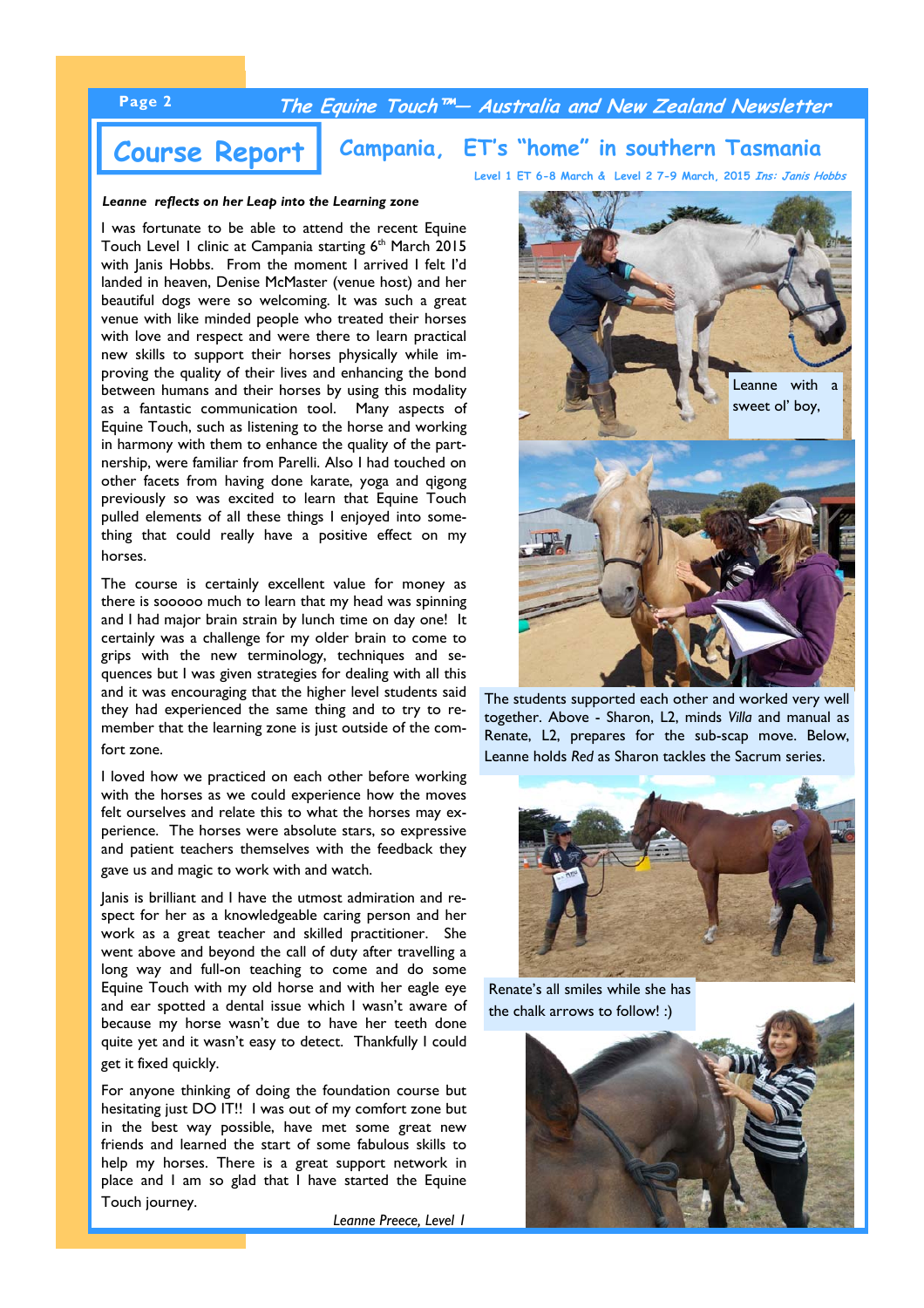# **NZ News** *Equine Touch Students From Josie Siegel, Germany:*

I'm lucky at the moment to have two enthusiastic bodyworker students at *Woodfield*. Azzie is a qualified Japanese massage therapist who is transferring her skills to animals, and Josie is completing her practical internship after learning equine studies and related business management in Germany.

Both will be completing the Level 1 Class we are holding 11 - 13 April at *Woodfield,* but they already have a head start in learning the ET move and the basics of the Equine Touch modality.

Pictured (below right) is Azzie on our "project" horse who has been at *Woodfield* for just over a year. BG was an off the track TB with serious ulcers, arthritis, and a spine that just didn't move at all. Yesterday he had his first jumping lesson, and he definitely is feeling much better; took to it like a duck to water.

Our program with the students and our band of rehab horses is to incorporate Equine Touch bodywork with general welfare practices like correct hoof trimming and dealing with hoof issues, fitting saddles, assessing gaits and movement, and physiotherapy/body training exercises based on the Linda Tellington Jones's teachings.

We use other tools during the teaching program like acupuncture, acupressure, electro-acuscope, and cranio sacral work, however the basis of our bodywork is centred around the Equine Touch, mainly because it is so all encompassing. Responses elicited from ET moves that highlight issues not discovered by general palpation are common, and the ET branding is so important no matter what you do with your horse as it allows an owner/handler or bodywork professional to develop a great feel and sense of tissue, heat and texture.

I have been lucky over the past 10 years to have coached and directed many excellent bodyworker students from all over the world. Several are now successful professionals in their own countries, like Daisy Hardcastle in UK, Magali Prigent Osteopath and ET in France, while others are still on their journeys through to practitioner status. Many have learned at colleges and in classrooms but this is their opportunity to get hands on practice with many different horses, and watch treatment sessions when I have clients' horses to attend. Equine Therapy is something that you never perfect, every day is a learning day, every horse produces a new challenge, and the satisfaction of seeing happy horses and smiling owners is the driving force that keeps most of us going.

*Helping Hands Helping Horses...* nothing is truer and I encourage anyone to attend a Level 1 class; my goal would be to see it introduced at Pony Club level so children can learn to appreciate the value of a pain free partner in

their chosen riding career.

Cheers, Janice Clyma

*Animal Therapies Unlimited Woodfield Equine Rehabilitation Centre 415 Woodbank Road Hanmer Springs E; janice.clyma@xtra.co.nz W; www.healthyhorse.co.nz P; 0800 452 642* 



At the moment I am an equine therapy student at the *Woodfield* Rehabilitation Centre in Hanmer Springs. Before this internship I had never seen a practitioner of Equine Touch, so it was the first time for me to see the movements and the reaction of the horse. The movements are slow and gentle. Also the bodyworker has to stay in the right body position to move and breathe correctly. Its important for the harmony and the energy flow. For me as a beginner it looks so easy but it isn't. At the beginning it was hard for me to get the feeling and the right rhythm. I think its important to practise as much as you can on humans and horses. Its amazing to see the reaction of the horse after the moves. The reactions are different it depends on the horse and his problems. Most of the horses start with chewing and licking when they release the tension. This week Janice had to treat a mare, she had really tight muscles at the neck, poll and back. It must have been so painful for her. During the equine touch session she showed strong reactions and after the session she looked more relaxed and happy and had softer and brighter eyes. During the observation of different horses I noticed that all horses change their mode and behaviour positively. I am very keen to learn more of the equine touch and to become a practitioner.



### *From Azzy, Japan:*

When I first saw lanice performing Equine Touch in her session, I was surprised by how powerful it works for the horse. I could see his responses and releases quickly and clearly. It was amazing to see how quickly and powerfully Equine Touch can bring horses awareness of what she (Janice) is doing and also what his body is telling him, almost as if it were a switch for the horse awareness.

Although it was sometimes difficult for me to "be with the horse" not to make him do. Since I learned the Equine Touch techniques the horses are much more aware of what I am doing and start a connection with me. I am very appreciative of the meeting with Janice and Equine Touch. I will definitely keep learning and improving it. I believe that the more people learn how to listen to the horse's voice through Equine Touch then more horses in pain will be able to become happy horses in the future.